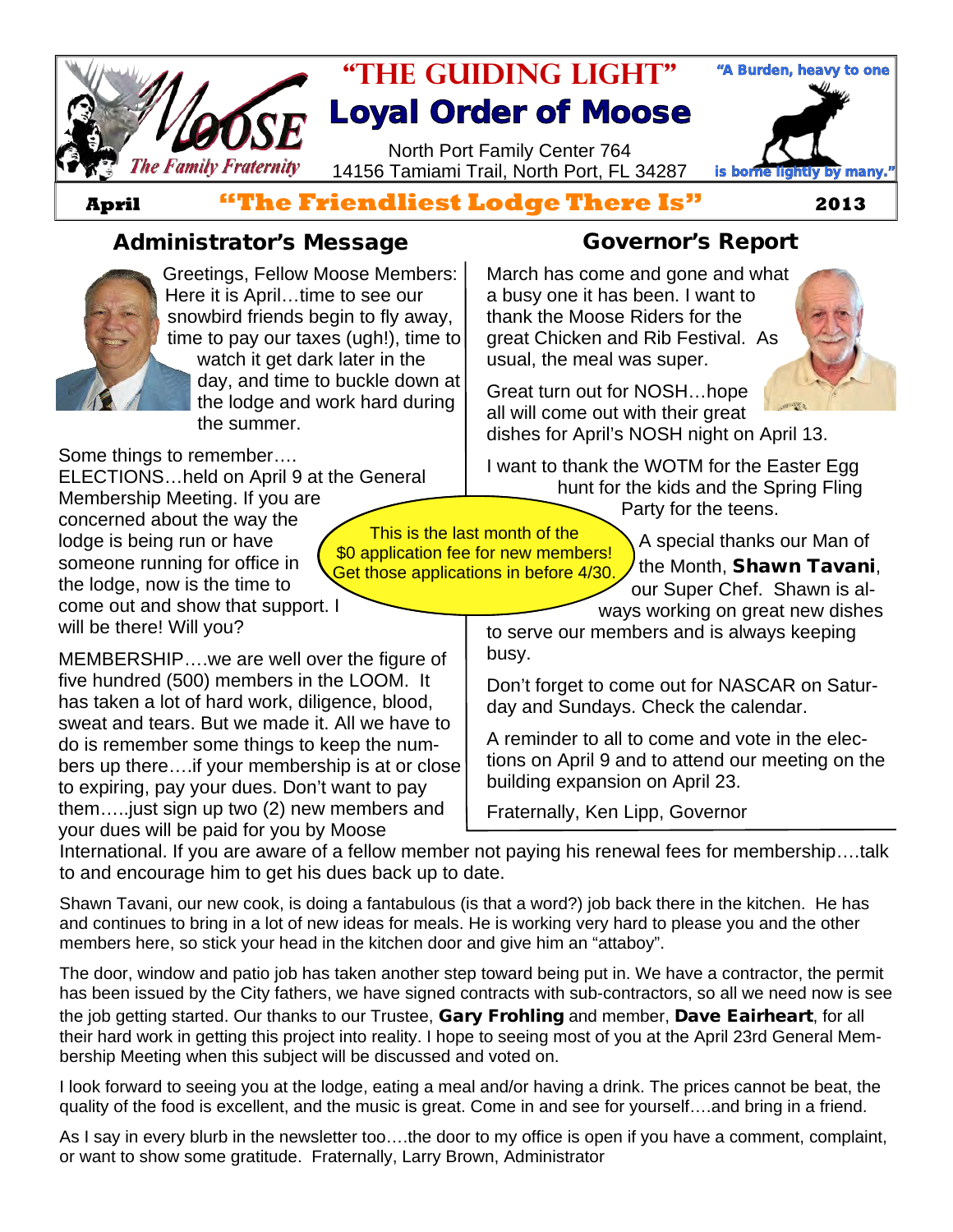## **The Guiding Light**

April 2013

A monthly publication of North Port Moose Lodge #764 *[www.northportflamoose.com](http://www.northportflamoose.com)*



Well ladies, I cannot believe where the past year has gone. This will be my last message as Senior Regent; my term is up the end of April. I want to thank my *Board of Officers* and of course I cannot forget the *LOOM Board of Officers*. It has been such a

pleasure this past year working beside of you all. I believe that all of us have made a difference in our Lodge this past year and want to continue as we go into another year.

We are still in need of a Senior Regent and Junior Regent for 2013 – 2014 year. Please, if you have 6 months or more as a member you are eligible to submit your application as we will continue to hold Nominating Committee meetings. If I

can do it as Senior Regent anyone can. It has been a very exciting year and you could be saying the same thing this time next year. Please ladies, we need your help. Please step up and help.

Most of us will be attending the Midyear Conference in Orlando from April 4 to 7. We will of course bring back all the new exciting news as Barbara McPherson, WOTM Grand Chancellor, will be our Official Visitor. Also, while we will be attending the conference, *Pat Ballauer,* will receive her Academy of Friendship in a very special Academy of Friendship ceremony on Sunday morning. Congratulations Pat.

April 20 will be our WOTM monthly dinner. We will be having our famous steaks again with salad, baked potato and, of course, a selection of desserts.

Thank you all again for your support this past year I could not have done it without all the help and confidence.

See you at the Lodge, Lynn Brown, Sr. Regent

#### **Moose Legion - the Degree of Service**

At the recent Moose Legion Celebration 22 new Moose Legionnaires were conferred from our Lodge out of a total of 30 candidates. North Port Moose Legion membership now stands at 62. There are still quite a few members in our Lodge eligible for this Higher Degree. If you qualify, why not apply for membership? Each Moose Legionnaire believes strongly in doing some good thing for someone each day.

#### *MOOSE LEGION MEMBERSHIP*

Members of the Loyal Order of Moose are qualified for membership in the Moose Legion if

they meet the following eligibility requirements:

*(1)* Must be an active Lodge member and *(2)* Must have completed 6 months of Lodge membership OR *(3)* Must have sponsored 1 Lodge application that has been accepted. Or, *(1)* Must be an active Lodge member and *(2)* Must

be a former Moose Legionnaire. So, whether you're new member, a senior member who hasn't yet joined the Moose Legion or a former Moose Legionnaire, we have room for you. Get your application from the Administrator.

#### **Welcome new LOOM Members**

David R. Berinato George Caines Victor R. Pante Robert M.Potier Jr. Shawn Brennan David M. Carter Charles Hubiak Gregory Jaegle Robert Kincaid Richard A. Mattson Ken Miller David Nickerson Gary J. Stetch Shawn Tavani Lowell Thomas (Transfer)



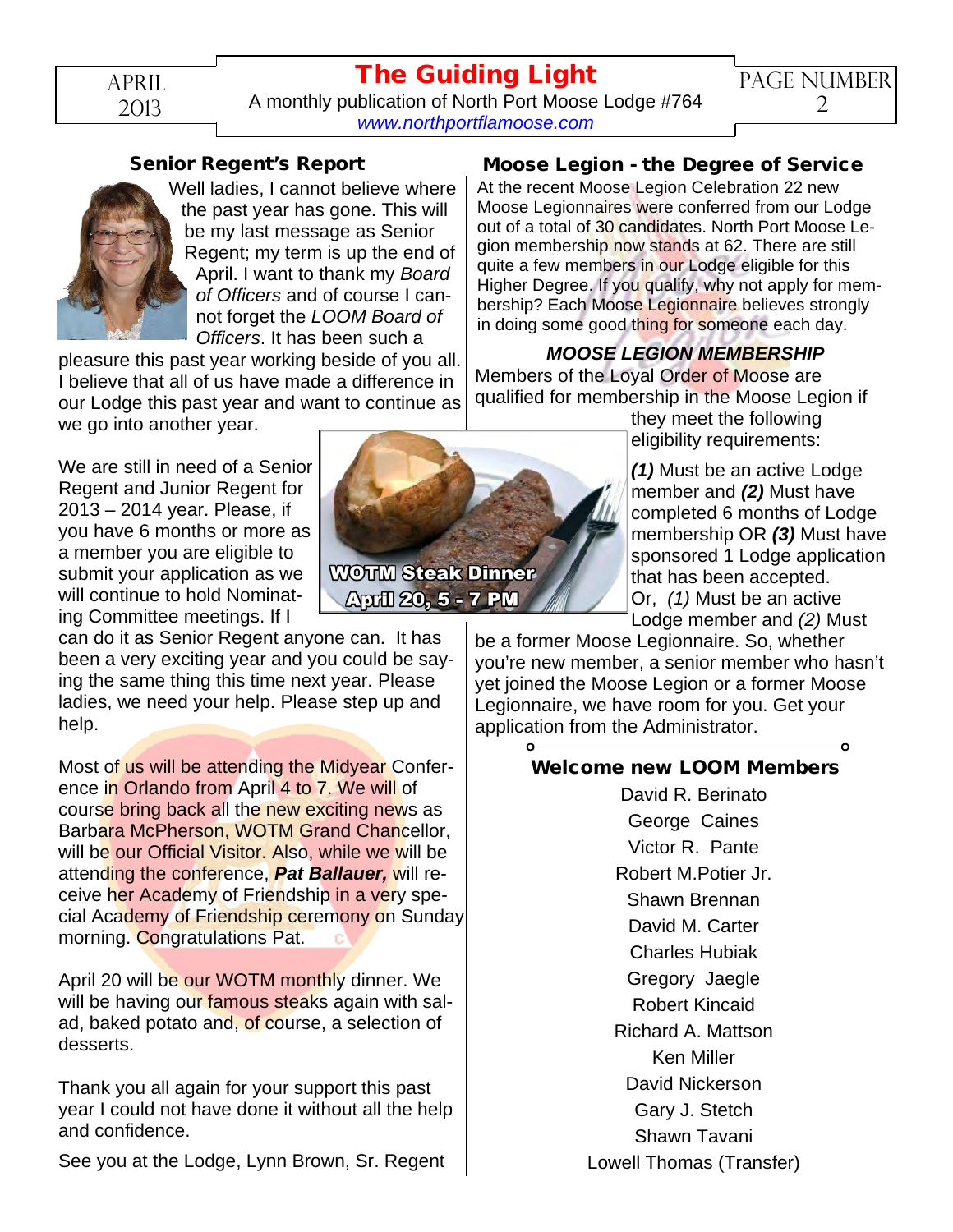April 2013

#### **The Guiding Light**

A monthly publication of North Port Moose Lodge #764 *[www.northportflamoose.com](http://www.northportflamoose.com)*



## $w$  a Life Membership in the Moose!

PAGE NUMBER 3

Chapter 1892 (North Port) is conducting a raffle of a Life Membership in the Women of the Moose. Only 100 chances are offered, at just \$10 per chance.

Drawing for the winner will be held as soon as the 100 chances are sold. The winner may keep the lifetime membership for herself or give it to another Co-worker.

Happy Birthday to these

# members born in April!

| <b>Tony Ballauer</b>    | Alan Maston                |  |  |  |  |
|-------------------------|----------------------------|--|--|--|--|
| Jesse Bloomer           | John Mayo                  |  |  |  |  |
| <b>Steve Darling</b>    | <b>Edward Mello</b>        |  |  |  |  |
| <b>Richard Dupell</b>   | Jack Mulligan              |  |  |  |  |
| <b>Malcomb Engstrom</b> | <b>Nick Muxlow</b>         |  |  |  |  |
| <b>Frank Griffith</b>   | <b>Ronald Rich</b>         |  |  |  |  |
| <b>Winthrop Hart</b>    | <b>Gerald Sarata</b>       |  |  |  |  |
| <b>Alfred Holden</b>    | Dan Schaening              |  |  |  |  |
| Douglas Holda           | Ron Sloboda                |  |  |  |  |
| Marvin Johnson          | <b>Albert St Germain</b>   |  |  |  |  |
| <b>James Jones</b>      | <b>Thomas Stanford</b>     |  |  |  |  |
| <b>Richard Judd</b>     | <b>James Shell</b>         |  |  |  |  |
| <b>Michael Jurek</b>    | David Smith                |  |  |  |  |
| Steven Kelm             | Joseph Stella              |  |  |  |  |
| <b>Thomas Kruczek</b>   | <b>Talmadge Strickland</b> |  |  |  |  |
| Dave Lanham             | <b>Bobby Young</b>         |  |  |  |  |
| <b>Tony Leffler</b>     | <b>Robert White</b>        |  |  |  |  |
|                         |                            |  |  |  |  |



Sandy Adkins Theresa Lori Anderson | Michelle Lowe Joan Ardel | Mary Mosely Carol Cool | Laurie Pitts Toni Duncan Leona Pritchett Kristie Frein | Carole Rookey Marilyn Furfaro | Deborah Rolling

Mary Jones

Koutsoukas Carol Briggs | Mary Ann Ossoff

Wilma Hedberg | Kathleen Sweeney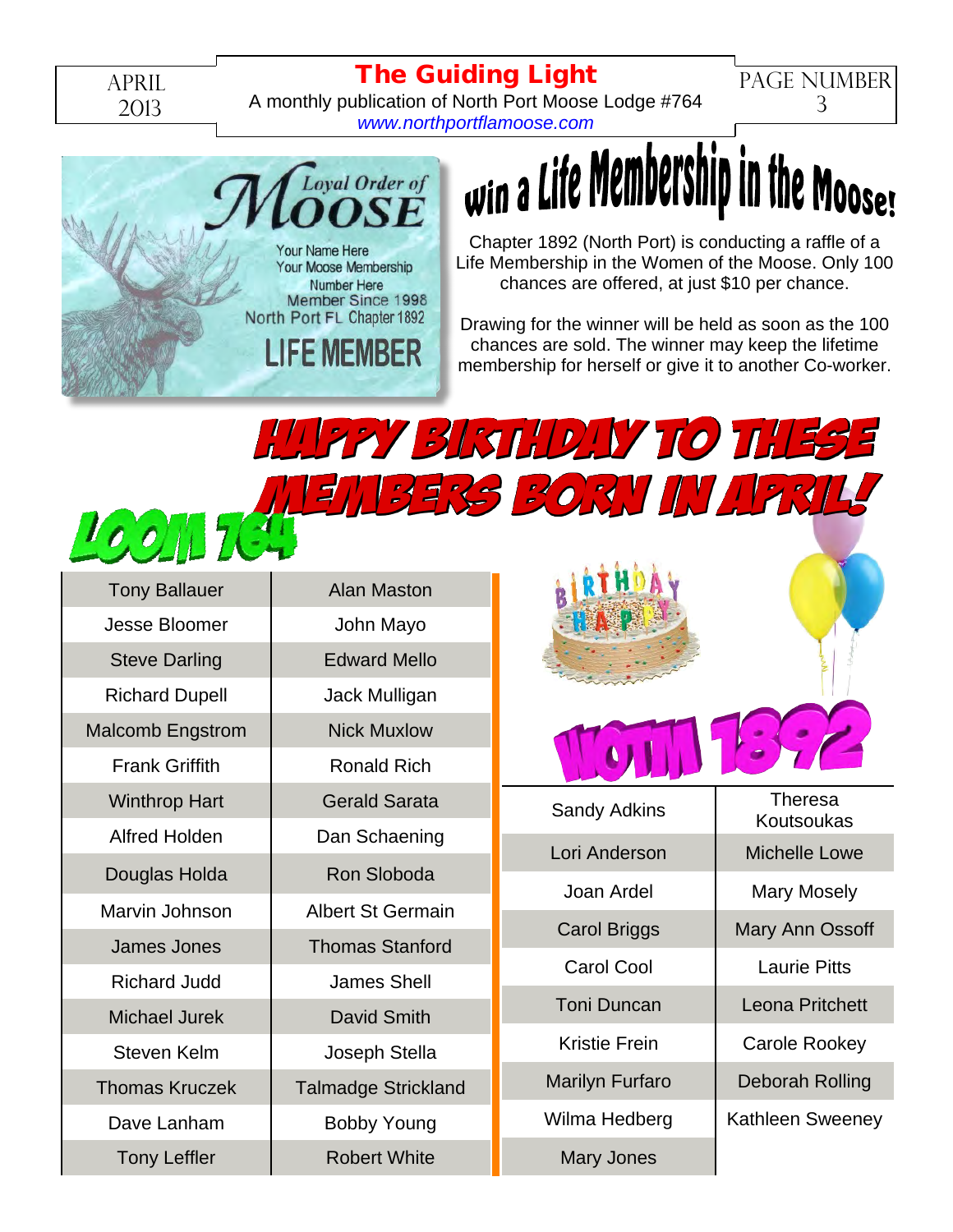A monthly publication of North Port Moose Lodge #764 *[www.northportflamoose.com](http://www.northportflamoose.com)*

### **Elected & Appointed Lodge Officers**

Governor: Ken Lipp Jr Governor: John Rizzo Treasurer: Alan Reeves Prelate: Gene Herbst Jr Past Governor: Tim Brooke Administrator: Larry Brown Trustee: Gary Frohling Trustee: Henry Rivero Trustee: Terry Frein Sgt-at-Arms: Dave Harding Inner Guard: Herb Ives Outer Guard: Bill Kellermann Membership Chair: Josh Wogen

#### **WOTM Chapter 1892 Officers**

|                               | Lynn Brown: Senior Regent          |
|-------------------------------|------------------------------------|
| Dena DeGarmo: Jr Grad Regent  |                                    |
| Margie Rumbold: Junior Regent |                                    |
| Pat Ballauer: Chaplain        |                                    |
|                               | Kristen Rizzo: Secretary/Treasurer |
| Angie Dikeo Lipp: Recorder    |                                    |



Every second Saturday we have Nosh Night. This month it's **April 13**. Here's how it works.

1. Bring a dish to share; receive 3 free tickets for raffle prizes. You may also purchase additional tickets.

2. If you don't bring dish to share and wish to eat, please donate \$5; you'll get 3 raffle tickets. 3. Food starts at 6:00 PM.

4. Music by *Bad Moon* Karaoke from 6- 10 PM.

5. This is a fun evening, please bring your favorite recipes to share.



#### **Moose Legion Officers**

Tim Brooke: LAS

Larry Brown: LAC

vacant: Vice Chairman

vacant: Secretary/Tres

#### **Moose Riders**

Chairman: John Rizzo

Vice Chairman: Tim Brooke

Sgt-at-Arms: Terry Frein

Treasurer: Kristen Rizzo

Secretary: Kristie Frein

Chaplain: vacant

Road Captain: Dale Smith

#### **Sickness & Distress**



North Port Moose Lodge regrets to inform the membership that these Brothers have passed: *Hank DiNardi, Frank Griffith*.

Brother *Ed Hickey* is in hospital.



If you know of anyone in the hospital or of a recent death, please email *Pat Ballauer* ASAP. Contact her at: PHBLLR3594@gmail.com.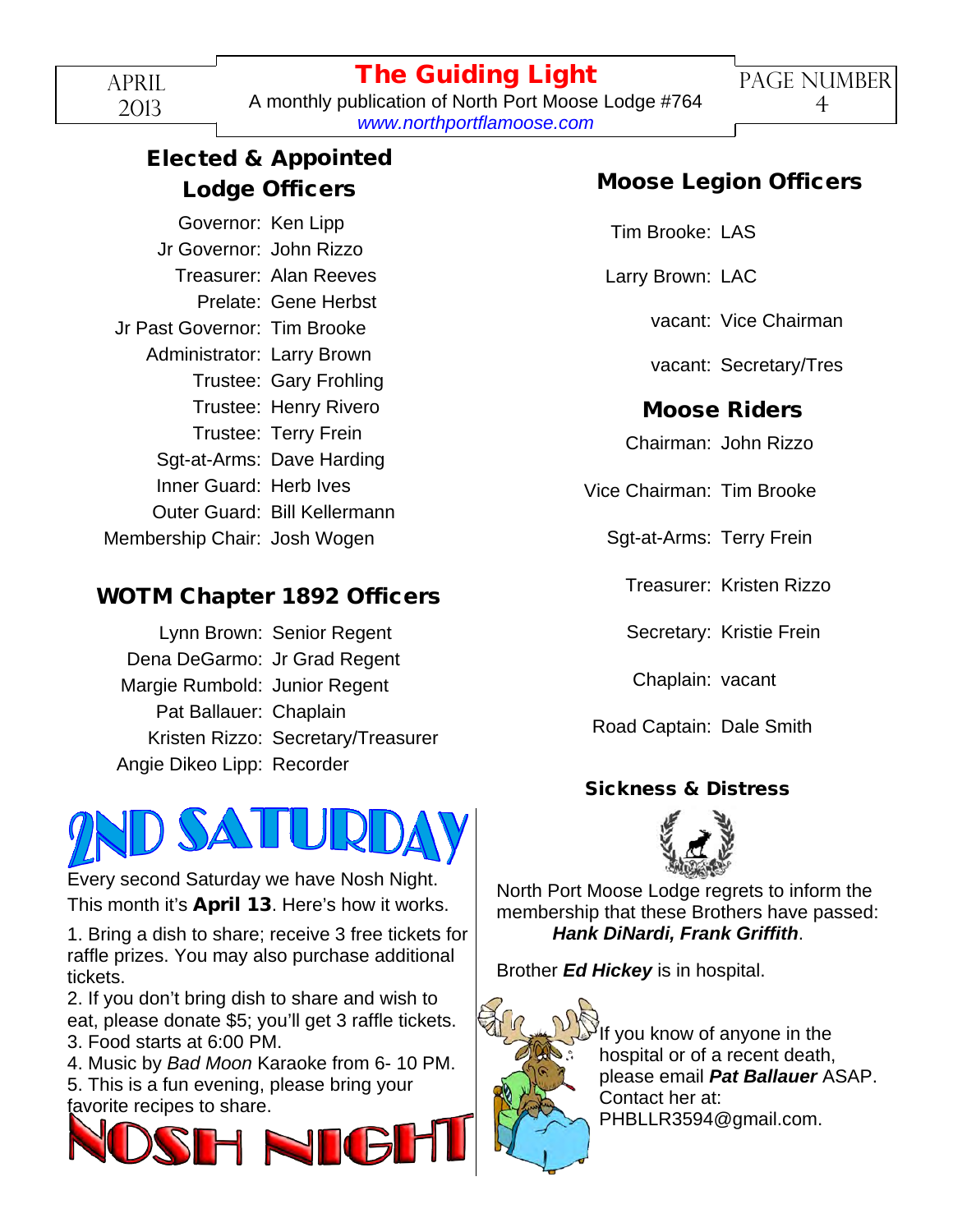April 2013

## **The Guiding Light**

A monthly publication of North Port Moose Lodge #764 *[www.northportflamoose.com](http://www.northportflamoose.com)*

#### **Meetings Schedule**

#### Second Tuesday of the Month: **April 9, 2013**

- 6:00 PM: Joint LOOM/WOTM meeting Board of Officers Meeting follows Joint Mtg.
- 7:00 PM: General Membership Meeting
- 8:00 PM: House Committee Meeting

#### Fourth Tuesday of the Month: **April 23, 2013**

5:30 PM: Moose Legion Meeting

6:00 PM: Board of Officers Meeting

7:00 PM: General Membership Meeting

8:00 PM: House Committee Meeting



FBMA District 24 Meeting 2nd Saturday: April 13, 2013 12 noon Punta Gorda Lodge #1693

FBMA 53rd mid-year conference Rosen Plaza Hotel, Orlando, April 4-7, 2013

#### **Newsletter Subscription Form**

Get the North Port newsletter, "The Guiding Light" and monthly calendar delivered straight to your computer. Fill in the information and give the form to the Administrator.

NAME:

email:

MID Nmbr:

only if you are a member of North Port #764 Print legibly and put a slash through zeros Ø in your address so we don't mistake it for letter O (oh).



We're about more than just food and meetings here at the Moose; we also have fun and share in fraternal activities. Come by and see for yourself.



#### **DARTS**

This and Every Wednesday!

*7:30 PM*

Have some dinner (Wings) and stay for a while.

#### **FUN NIGHT**

Every Wednesday night before Darts! Play "Queen of Hearts" game and you may be the big winner! A reminder: you won't win if you don't play.



#### **FREE DUES**

Sponsor 2 new members (LOOM and WOTM) and your next year's dues are paid. And between now until April 30, the \$20 application fee is waived, making Moose Membership an even better bargain. Get your friends an application today, no dues for you and \$avings for them.



Just like regular **Bingo but win** meat prizes instead of cash.

This has proven to bevery popular so get here early every Thursday at 7:30 PM.

Did you know that you can use your wireless device while at the Lodge? We have free Wi-Fi so you can check email or catch up on some work while relaxing at the "Friendliest Place in Town", your North Port Moose Lodge.

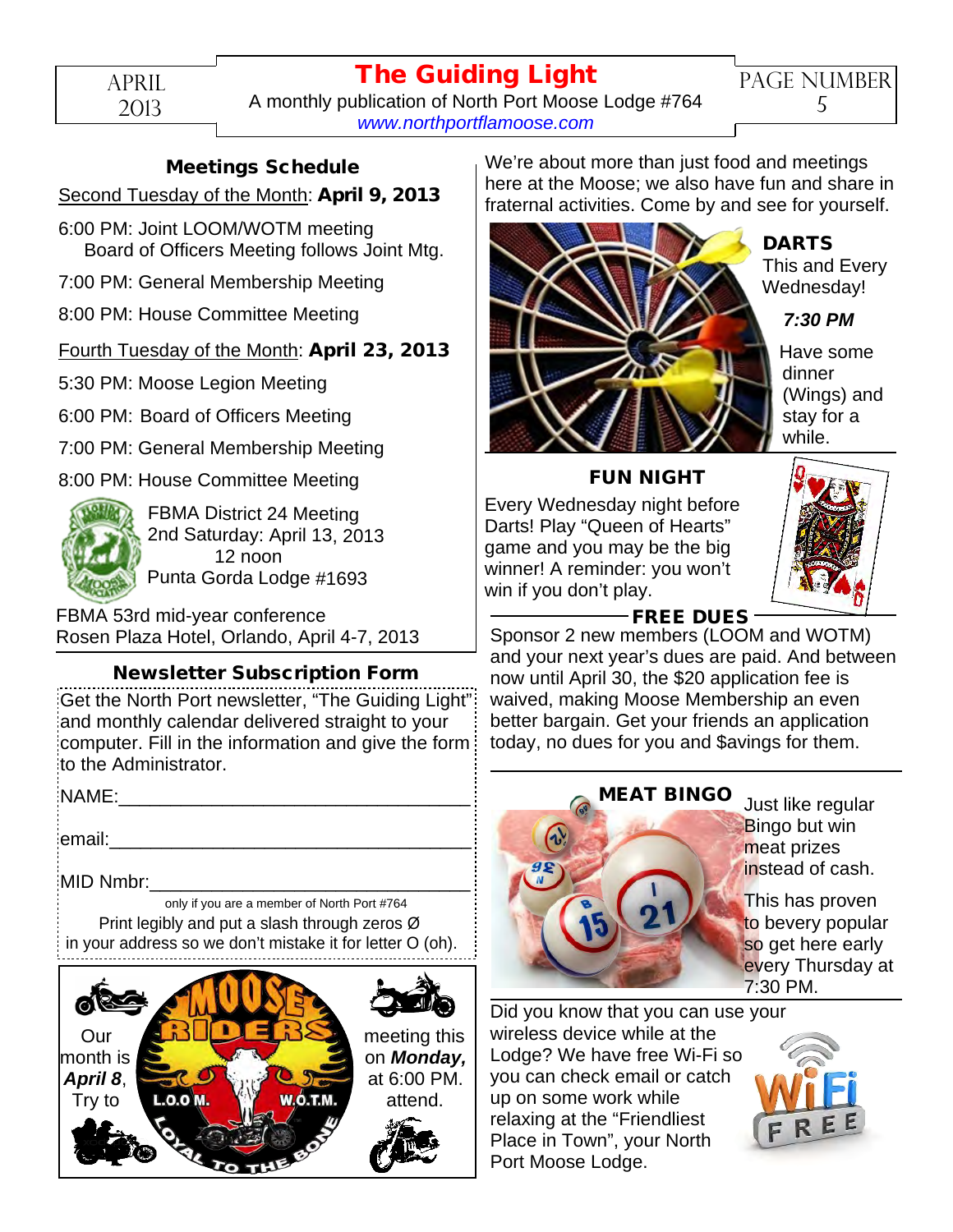APRIL

#### 2013

#### **The Guiding Light**

A monthly publication of North Port Moose Lodge #764 *[www.northportflamoose.com](http://www.northportflamoose.com)*

PAGE NUMBER 6

#### **Lunch & Dinner Menu**

Lunch served Sunday:12- 4 PM; Mon - Thu: 11 - 2:30 PM; Fri 11 - 2:00 PM; Sat: 11- 3 PM.

Dinner is served Monday - Thursday: 5 - 7 PM and Friday from 5 - 8 PM

#### **LUNCH**

**DINNER**

Chef's Choice: Rowl of Sour  $\blacksquare$  Chef's Choice: Bowl of Soup:  $$4$ 

(Lettuce, Tomato, Onion On Request) Watch sporting events on our big screen TVs.

Moose Legionnaires and WOTM Higher Degree members save 50 $¢$  on all drinks except draft beer.

Mozzarella Cheese Stix, Fried Chicken Fingers, Fried

Mushrooms, Southwest Egg Roll; Empanadas (flavors: Chicken Pot Pie or Tomato Basil Pot Pie or Tomato Basil Pot Pie or Tomato Basil Pot Pie or  $M$ E DO SATURDAY LUNCHED NUT FROM 11- 3 PM. Chips w/Salsa & Cheese; Nachos Grande Walsa & Cheese; Nachos Grande Walsa Look ! We do Saturday Lunches now from 11- 3 PM.

#### **Monday**

*SPAGHETTI* w/Tomato Sauce, *SPAGHETTI* w/Sausage *SPAGHETTI* w/Homemade Meatballs.

*FINGER FOOD:*Mozzarella Cheese Stix, Fried Chicken Fingers, Fried Mushrooms, Southwest Egg Roll; Empanadas (flavors:Chicken Pot Pie or Tomato Basil Mozzarella); Corn or Mac and Cheese Nuggets; Coconut Shrimp; Jalapeno Poppers; Fried Pickle Spears; Onion Rings

#### **Tuesday**

*GRILLED STEAK* (8 oz) with choice of Potato/Veggie *TACOS:* Hard or Soft Shell; Taco Salad; Quesadilla - Beef/Cheese; Burrito–Beef/Cheese; Nachos Chips/salsa; Nacho Chips/Cheese *FINGER FOOD:* Mozzarella Cheese Stix, Fried Chicken Fingers, Fried Mushrooms, Southwest Egg Roll; Empanadas (flavors:Chicken Pot Pie or Tomato Basil Mozzarella); Corn or Mac and Cheese Nuggets; Coconut Shrimp; Jalapeno Poppers; Fried Pickle Spears; Onion Rings

#### **Wednesday**

*WINGS:*Six (6) Wings; Six (6) Wings with Fries; Twelve (12) Wings; Twelve (12) Wings with Fries *Wings & Things*

*THINGS*: Garlic, Parmesan, BBQ, Hot BBQ, Honey, Teriyaki *TEN WING FLAVORS AVAILABLE*: Naked, Mild, Medium, Hot!,

Mozzarella Cheese Sticks; "New" Fried Chicken Fingers; Empanadas.(Chicken Pot Pie/Tomato Basil Mozzarella flavor); Corn or Mac & Cheese Nuggets; Stuffed Jalapeno Poppers; Fried Mushrooms; Fried Pickle Spears; Southwest Egg Roll, Coconut shrimp; French Fries; Sampler Platter — any three (3) of above.

#### **Sunday Monday - Saturday**

*Salad*: Chef Salad …Large/Small

#### *BURGERS*

Patty Melt; Plain or Cheese or Bacon; Western BBQ

*SANDWICHES* (Served with Chips) Philly Cheese Steak …Whole or half; Turkey & Ham Club; Grilled Ham and Cheese BLT; Hot Dog; Grilled Cheese Handcut or Frozen Fries can be added to any Sandwich

#### *SIDE ORDERS*

Fries…Frozen Fries/Handcut Fries

#### *FINGER FOOD*

Mozzarella Cheese Stix, Fried Chicken Fingers, Fried Mushrooms, Southwest Egg Roll; Empanadas (flavors:Chicken Pot Pie or Tomato Basil Mozzarella); Corn or Mac and Cheese Nuggets; Coconut Shrimp; Jalapeno Poppers; Fried Pickle Spears; Onion Rings

#### ASK ABOUT DAILY SPECIALS **ACCULUMBER ASK ABOUT DAILY SPECIALS**

#### **Thursday**

**SALADS:** Large or Small House Salad

*SANDWICHES:* Hamburger/Cheeseburger Basket W/Chips; Hamburger/Cheeseburger Basket W/Fries; Philly Cheese Steak …Whole or Half

*LIVER:* Liver cooked to order, onions & gravy, choice of potato & veggie

*FINGER FOOD:* Mozzarella Cheese Stix, Fried Chicken Fingers, Fried Mushrooms, Southwest Egg Roll; Empanadas (flavors: Chicken Pot Pie or Tomato Basil Mozzarella); Corn or Mac and Cheese Nuggets; Coconut Shrimp; Jalapeno Poppers; Fried Pickle Spears; Onion Rings

#### **FRIDAY**

*SALADS***:** House Salad, Large or Small

*STARTERS:*Crab Cakes 1-Homemade; Shrimp Cocktail Mozzarella Stix (5); Poppers (5); New England Clam Chowder (Homemade)

**PRIME RIB:** Queen Cut (8 oz) or King Cut (12 oz)

**SEAFOOD** (Fish Dinner) Beer Battered, Breaded, or Blackened; Clam Strips; Crab Cakes (Dinner Order - 2 Homemade)

*SURF AND TURF*: Prime Rib (Queen /King) & Homemade Crab Cakes

*TWO SIDES:* Baked, Mashed Potatoes, Fries, Vegetables, Cole Slaw, included with meals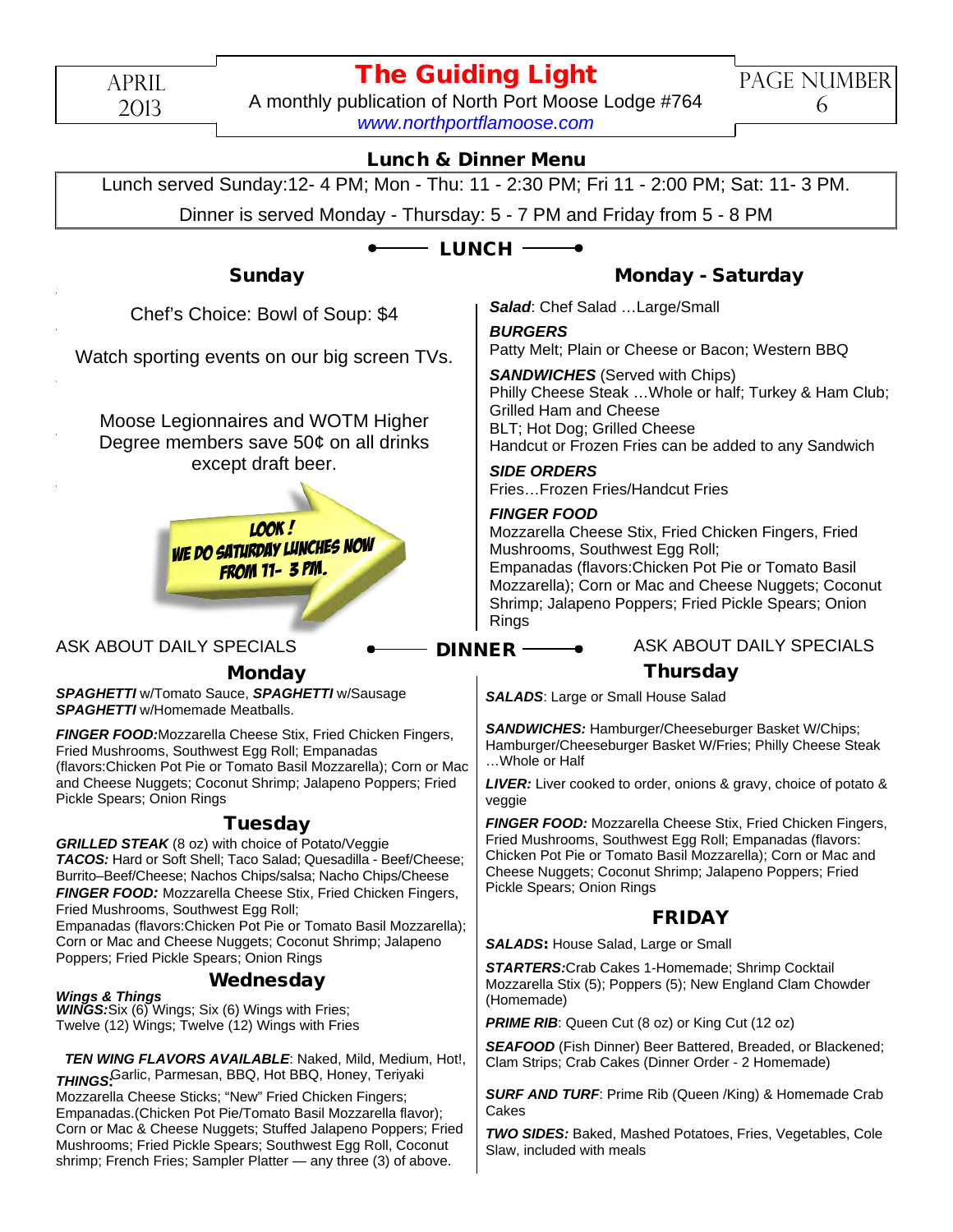#### **The Guiding Light**

PAGE NUMBER 7

APRIL 2013

A monthly publication of North Port Moose Lodge #764 *[www.northportflamoose.com](http://www.northportflamoose.com)*

#### **SOCIAL QUARTERS NEWS**

We had a great turn out for Nosh Nite on March 9. As usual the food was fantastic with a lot of different dishes to choose from. If you have not been to one of these functions, you really don't know what you are missing. We hope to see more of you in April.

The Seafood Fest was again a successful function with a grand profit of \$965. Thanks to all those who helped out and especially *Gene*, *Chuck* and *Charlie* for shucking and preparing the "Mooseafeller" oysters. Look on our [website](http://www.northportflamoose.com) to see pictures of all the fun we had.

The Moose Riders Chicken and Rib Fest was another big success for the Lodge. Congratulations to *Linda Eckhardt* on winning the 50/50 and to *Larry Brown* on winning the bike. The food was delicious (thanks to our grilling specialists – *John*, *Gary*, *Dale* and *Jeff*) and the homemade potato salad (good job *Kristie* and her potato boiler and egg peeler *Terry*) as well as setting up, cleaning, selling tickets and serving (handled by *Kristen*, *Tim*, *Patty*, *Kristie*, *Pat*, *Bill*, *Sandy 1* and *Sandy 2*). Also a thank you to *John Antho***ny** for the use of his grilling equipment. See you all again next year!

We are beginning to serve lunch on Saturdays from 11 to 3. We will only have a soup and a chef special now on Sundays. Please come in and enjoy a meal and a beverage on these days and support your Lodge. Shawn is working non-stop to try new things and mix it up a little bit. He now makes wraps for those who are watching their weight (at this time we have a choice of spinach, tomato basil or whole wheat wrap). Come on in and check out our daily specials.

Until next time, remember North Port Moose has it all…Food, Fun and Fraternalism.

Pam Frohling, Social Quarters Manager





*NASCARI* Watch NASCAR racing on our big screen TVs: Sun, April 7@ 1 PM: *STP Gas Booster 500* Sat, April 13 @ 7:30 PM, *NRA 500* Sun, April 21@ 1 PM, *STP 400* Sat, April 27 @ 7:30 PM, *Toyota Owners 400*

**Every Friday Night**

**7 - 11 PM**

#### **NOTICE–READ THIS-NOTICE–READ THIS-NOTICE**

Schedule change concerning Monday's *Show Me The Money*: Moose Riders will NOT be conducting the weekly game during the month of April. Thanks to all for your past participation and support.